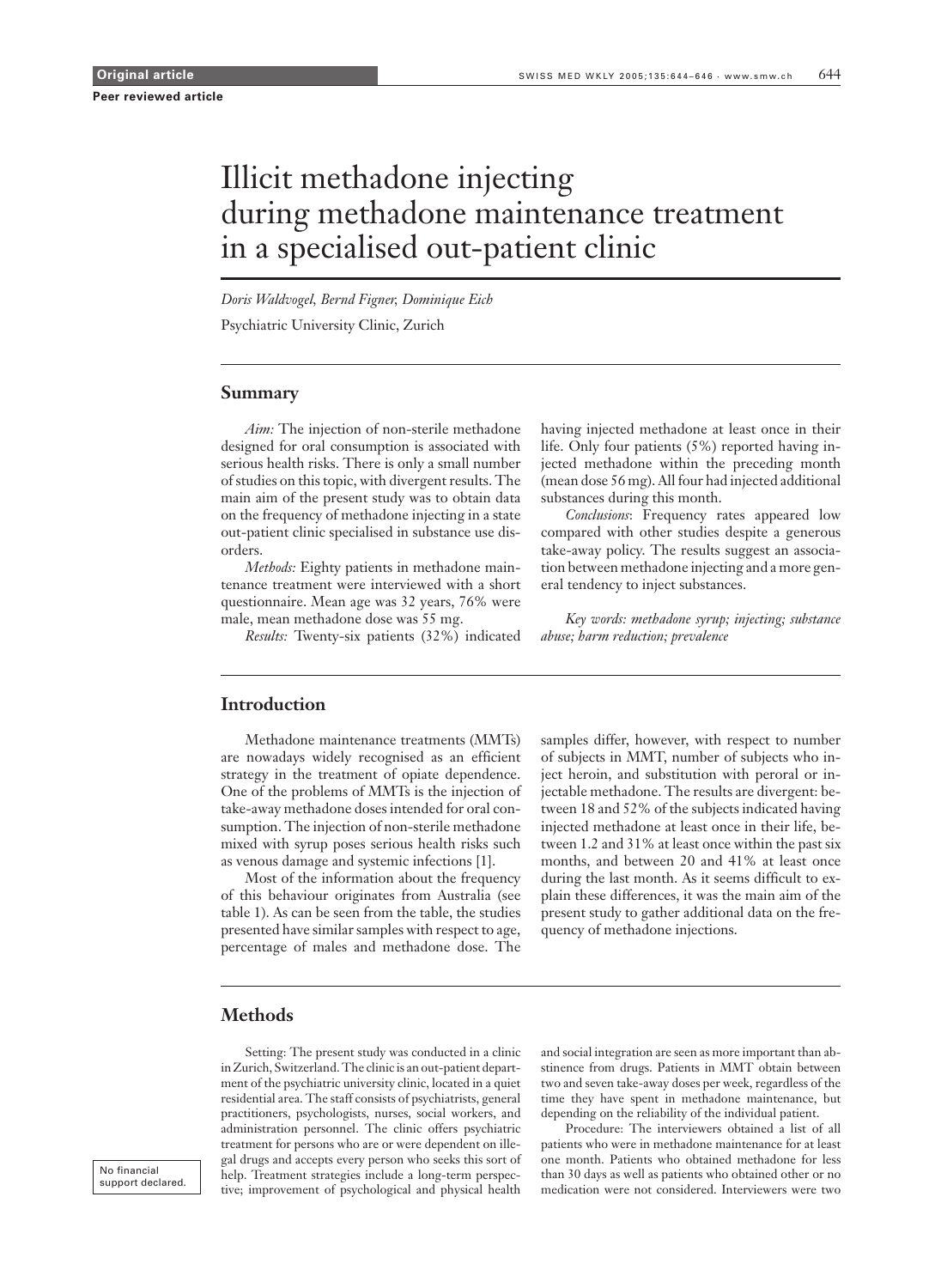interns (psychology and social work students). They approached the patients individually at the counter or in the waiting room and asked each one to participate in the study. If the patient agreed, the interview was conducted in the waiting room; interviewer and patient were alone during this time. Participation was voluntary and anonymous. All participants signed an informed consent. The study was approved by the Psychiatric University Clinic's Ethics Committee.

- The questionnaire contained the following questions: – Concerning lifetime: did you ever inject methadone; at what age for the first time; which was the first substance you ever injected?
- Concerning the preceding month: did you inject methadone; how many doses of methadone were you allowed to take away; of these, how many doses did you inject; did you inject other substances; if so which ones?

– Age, dosage of methadone, and age at the beginning of heroin dependence. Information about the duration of MMT was gathered from hospital records.

Sample: Of the 87 patients who were methadonemaintained for at least one month, 80 patients (92%) were interviewed; three persons refused and four persons stopped their treatment. The recruitment period had a duration of 21 days.

The sample  $(n = 80)$  had the following characteristics: mean age 32 years (SD = 6.0, range 16–48); 76% males; mean methadone dose 55 mg (SD = 27, range 5-150); mean duration of methadone maintenance 17 months  $(SD = 15, range 1–72)$ ; mean age at the beginning of opiate dependence 21 years (SD = 4.9, range 11–32).

| Sample                                                      | Mean age<br>% of males  | Mean methadone<br>dose | Illicit injection of methadone |                       |
|-------------------------------------------------------------|-------------------------|------------------------|--------------------------------|-----------------------|
|                                                             |                         |                        | lifetime                       | at present            |
| 168 patients in methadone<br>substitution                   | 34 years<br>59% male    |                        |                                | 1.2%<br>last 6 months |
| 312 heroin injecting<br>subjects                            | 29 years<br>$61\%$ male |                        | 52%                            | 29%<br>last 6 months  |
| of these 166 in methadone<br>substitution                   |                         | $64 \text{ mg}$        | 50%                            | 31%<br>last 6 months  |
| 365 heroin users (of these 86<br>in methadone substitution) | 29 years<br>59% male    | $53 \text{ mg}$        | 18%                            | 11%<br>last 6 months  |
| 134 patients in methadone<br>substitution of these          | 29 years<br>80% male    |                        | 42%                            | 21%<br>last month     |
| 107 with peroral methadone                                  |                         |                        |                                | 20%<br>last month     |
| 17 with injectable methadone                                |                         |                        |                                | 41%<br>last month     |
| 80 patients in<br>methadone substitution                    | 32 years<br>76% male    | $55 \text{ mg}$        | 32%                            | 5%<br>last month      |
|                                                             |                         |                        |                                |                       |

**Results**

Lifetime: Twenty-six patients (32%) indicated having injected methadone at least once in their life (mean age 33 years, SD = 5.3; mean dosage of methadone 52 mg, SD = 23; mean duration of methadone maintenance 21 months, SD = 18; mean age at the beginning of opiate dependence 21 years, SD = 4.5). Regarding sample characteristics they did not differ substantially from the other 54 patients. Mean age at the first injection of methadone was 25 years (SD = 5.7). None of the patients reported that methadone was the first substance he or she had ever injected. All of the 26 patients who had injected methadone had also injected heroin in the past; of the other 54 patients

only 36 (67%) had injected heroin in the past. Patients who had injected heroin had a 1.5 times higher probability of having also injected methadone (unadjusted risk ratio 1.5, 95% CI 1.2–1.8, CI calculated using the delta method).

Preceding month: Four patients or 5% of the sample (n = 80) indicated having injected methadone during the preceding month, three of them occasionally (up to three doses of 20, 24 and 30 take-away doses), and one of them regularly (seven of eight take-away doses). All of these four patients had injected other substances (heroin, cocaine, flunitrazepam) in the preceding month.

### **Discussion**

The rate of past methadone injecting proved to be 32% in this sample with a mean age of 32 years. This is a "medium" rate compared with 52% [2], 42% [3] and 18% [4], with a mean age of 29 years in these three samples. Likewise, the frequency of injecting methadone at present appeared to be low, as only 5% of the patients indicated having injected methadone during the past month, compared to 21% [3]. All patients who had injected methadone had also injected heroin in the past, of the other patients only 67%. The four patients who had injected methadone during the preceding month had also injected other substances during this time.

### Table 1

Results of studies on illicit methadone injecting.